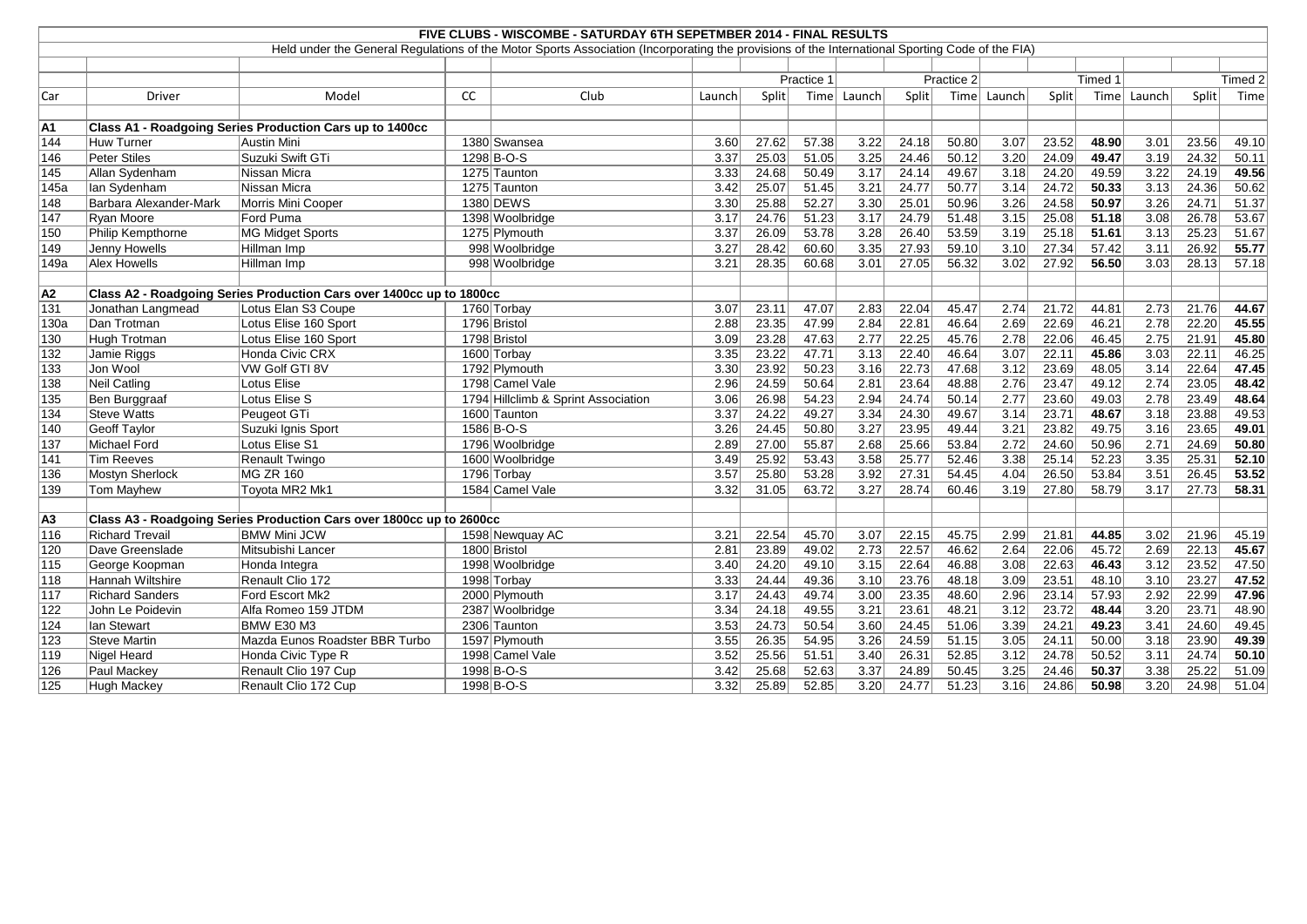|                 |                       |                                                                                                                             |    | FIVE CLUBS - WISCOMBE - SATURDAY 6TH SEPETMBER 2014 - FINAL RESULTS                                                                             |        |       |             |        |       |            |        |       |             |        |       |         |
|-----------------|-----------------------|-----------------------------------------------------------------------------------------------------------------------------|----|-------------------------------------------------------------------------------------------------------------------------------------------------|--------|-------|-------------|--------|-------|------------|--------|-------|-------------|--------|-------|---------|
|                 |                       |                                                                                                                             |    | Held under the General Regulations of the Motor Sports Association (Incorporating the provisions of the International Sporting Code of the FIA) |        |       |             |        |       |            |        |       |             |        |       |         |
|                 |                       |                                                                                                                             |    |                                                                                                                                                 |        |       |             |        |       |            |        |       |             |        |       |         |
|                 |                       |                                                                                                                             |    |                                                                                                                                                 |        |       | Practice 1  |        |       | Practice 2 |        |       | Timed 1     |        |       | Timed 2 |
| Car             | Driver                | Model                                                                                                                       | CC | Club                                                                                                                                            | Launch | Split | Time        | Launch | Split | Time       | Launch | Split | Time        | Launch | Split | Time    |
| A4              |                       | Class A4 - Roadgoing Series Production Cars over 2600cc                                                                     |    |                                                                                                                                                 |        |       |             |        |       |            |        |       |             |        |       |         |
| 101             | Roy Bray              | <b>Escort Cosworth 4x4</b>                                                                                                  |    | 1993 Woolbridge                                                                                                                                 | 2.88   | 21.75 | 45.48       | 2.66   | 21.15 | 43.71      | 2.65   | 21.08 | 42.96       | 2.73   | 21.20 | 42.78   |
| 100             | Steve Clarke          | Subaru Impreza                                                                                                              |    | 2500 Woolbridge                                                                                                                                 | 2.74   | 22.03 | 45.55       | 2.45   | 20.82 | 43.45      | 2.38   | 20.22 | 42.84       | 2.35   | 20.27 | 42.83   |
| 102             | Simon Neve            | Mitsubishi Lancer Evo 6                                                                                                     |    | 2300 Woolbridge                                                                                                                                 | 2.54   | 21.83 | 44.81       | 2.53   | 21.07 | 43.35      | 2.58   | 20.96 | 43.06       | 2.45   | 21.21 | 43.34   |
| 108             | Trevor McMaster       | <b>TVR Tamora</b>                                                                                                           |    | 4343 Bristol                                                                                                                                    | 3.39   | 24.12 | 49.28       | 3.30   | 22.86 | 46.87      | 3.09   | 22.67 | 46.75       | 3.04   | 22.29 | 45.73   |
| 105             | Nick Bayldon          | Porsche 911 C2                                                                                                              |    | 3600 Woolbridge                                                                                                                                 | 2.71   | 22.45 | 47.03       | 2.72   | 21.98 | 45.64      | 2.61   | 23.05 | 47.24       | 2.70   | 22.04 | 45.89   |
| 104             | Andrew Meek           | Subaru Impreza                                                                                                              |    | 1998 Bristol                                                                                                                                    | 2.56   | 23.01 | 48.71       | 2.47   | 22.38 | 47.26      | 2.40   | 21.93 | 46.68       | 2.37   | 21.80 | 46.41   |
| 107             | Mark Spiller          | Subaru Impreza WRX                                                                                                          |    | 2000 Plymouth                                                                                                                                   | 2.71   | 23.49 | 48.24       | 2.58   | 22.63 | 46.56      | 2.58   | 22.28 | 46.48       | 2.50   | 22.01 | 47.10   |
| 109             | <b>Terry Hedley</b>   | BMW 328i Sport Coupe                                                                                                        |    | 2793 Woolbridge                                                                                                                                 | 3.09   | 24.13 | 49.94       | 3.03   | 23.70 | 49.13      | 2.98   | 23.37 | 48.88       | 2.99   | 23.38 | 48.46   |
| 109a            | Jane Hibbert          | BMW 328i Sport Coupe                                                                                                        |    | 2793 Woolbridge                                                                                                                                 | 3.62   | 27.62 | 56.13       | 3.29   | 26.46 | 53.98      | 3.29   | 25.60 | 52.53       | 3.22   | 25.20 | 51.87   |
| 110             | <b>Richard Barnes</b> | E90 335i M Sport                                                                                                            |    | 2996 Taunton                                                                                                                                    | 3.68   | 28.08 | 57.44       | 3.53   | 28.19 | 56.95      | 3.56   | 26.52 | 54.21       | 3.37   | 26.23 | 53.23   |
|                 |                       |                                                                                                                             |    |                                                                                                                                                 |        |       |             |        |       |            |        |       |             |        |       |         |
| B1              |                       | Class B1 - Roadgoing Specialist Production Cars. Car Engines up to 1400cc & M/C Engines up to 875cc                         |    |                                                                                                                                                 |        |       |             |        |       |            |        |       |             |        |       |         |
| 77              | Martin Watts          | <b>GTM Coupe</b>                                                                                                            |    | 1380 Bristol Pegasus                                                                                                                            | 3.26   | 25.53 | 53.88       | 3.08   | 24.78 | 51.40      | 3.07   | 24.22 | 50.64       | 3.02   | 23.93 | 49.73   |
| 77a             | Jeremy Jones          | <b>GTM Coupe</b>                                                                                                            |    | 1380 Bristol Pegasus                                                                                                                            | 3.11   | 25.93 | 53.81       | 3.09   | 25.14 | 52.38      | 3.05   | 24.94 | 51.84       | 3.13   | 24.20 | 50.62   |
| 78              | Steve Whitehead       | Midas Gold Coupe                                                                                                            |    | 1275 Royal Navy & Royal Marines MSA                                                                                                             | 3.66   | 29.16 | 59.81       | 3.49   | 28.29 | 59.06      | 3.48   | 27.37 | 58.32       | 3.51   | 27.85 | 58.64   |
|                 |                       |                                                                                                                             |    |                                                                                                                                                 |        |       |             |        |       |            |        |       |             |        |       |         |
| <b>B2</b>       |                       | Class B2 - Roadgoing Specialist Production Cars. Car Engines over 1400cc up to 1800cc & M/C Engines over 875cc up to 1125cc |    |                                                                                                                                                 |        |       |             |        |       |            |        |       |             |        |       |         |
| 67              | Graham Vingoe         | Caterham 7 Superlight R                                                                                                     |    | 1796 Bristol                                                                                                                                    | 2.93   | 22.64 | 46.66       | 2.60   | 21.59 | 44.31      | 2.65   | 21.83 | 45.05       | 2.53   | 21.36 | 44.13   |
| 69a             | Jan Yeo               | Westfield SEi                                                                                                               |    | 1796 Torbay                                                                                                                                     | 3.27   | 22.60 | 46.69       | 3.07   | 22.24 | 45.71      | 2.92   | 21.61 | 44.50       | 2.98   | 21.71 | 45.28   |
| 68              | Philip Pearn          | Stuart Taylor R1                                                                                                            |    | 998 Plymouth                                                                                                                                    | 2.96   | 21.92 | 45.96       | 2.77   | 21.63 | 44.61      | 2.71   |       | <b>FAIL</b> | 2.72   | 21.82 | 45.04   |
| 70              | Ivan Mead             | <b>Raw Striker</b>                                                                                                          |    | 998 Plymouth                                                                                                                                    | 3.05   | 23.59 | 47.50       | 2.83   | 22.69 | 46.65      | 2.86   | 22.01 | 45.19       | 2.77   |       | FAIL    |
| 73              | Dave Gardner          | Caterham 7                                                                                                                  |    | 1690 Plymouth                                                                                                                                   | 3.47   | 24.95 | 50.33       | 3.16   | 23.30 | 47.83      | 3.06   | 22.33 | 46.36       | 3.09   | 22.16 | 45.47   |
| $\overline{72}$ | Keith Hazell          | Sylva Striker                                                                                                               |    | 1600 Farnborough & District                                                                                                                     | 3.39   | 24.83 | 49.55       | 3.14   | 23.18 | 47.47      | 2.94   | 22.60 | 46.46       | 2.94   | 22.49 | 46.09   |
| 69              | David Yeo             | Westfiled SEi                                                                                                               |    | 1796 Torbay                                                                                                                                     | 3.12   | 23.61 | 47.73       | 3.00   | 22.87 | 46.65      | 2.84   | 22.29 | 46.10       | 2.93   | 22.61 | 46.11   |
| 71              | Paul Sullivan         | Westfield SEi                                                                                                               |    | 1690 Woolbridge                                                                                                                                 | 3.21   | 23.60 | 48.57       | 3.75   | 23.49 | 48.16      | 2.99   | 22.86 | 47.39       | 2.97   | 22.79 | 47.38   |
| 74              | Mark Jago             | <b>Dutton Melos</b>                                                                                                         |    | 1700 Ecurie Cymraeg                                                                                                                             | 3.07   | 24.04 | 49.37       | 2.99   | 23.65 | 48.13      | 2.90   | 23.77 | 48.78       | 2.92   | 23.21 | 47.66   |
| 75              | <b>Barry Pursey</b>   | Haynes Roadstar Locost                                                                                                      |    | 1796 Torbay                                                                                                                                     | 3.12   | 25.61 | 51.76       | 3.10   | 25.26 | 51.41      | 3.02   | 24.35 | 50.01       | 3.01   | 24.34 | 50.14   |
| 71a             | John Sullivan         | Westfield SEi                                                                                                               |    | 1690 Woolbridge                                                                                                                                 | 3.50   | 26.72 | 53.42       | 3.14   | 24.98 | 51.98      | 3.07   | 25.36 | 51.82       | 3.02   | 25.15 | 51.50   |
|                 |                       |                                                                                                                             |    |                                                                                                                                                 |        |       |             |        |       |            |        |       |             |        |       |         |
| $\overline{B3}$ |                       | Class B3 - Roadgoing Specialist Production Cars. Car Engines over 1800cc & M/C Engines over 1125cc                          |    |                                                                                                                                                 |        |       |             |        |       |            |        |       |             |        |       |         |
| 62              | Mike Williams         | Westfield                                                                                                                   |    | 1998 Woolbridge                                                                                                                                 | 3.06   | 22.05 | 44.52       | 2.85   | 21.15 | 43.94      | 2.71   | 21.05 | 43.30       | 2.66   | 20.74 | 42.93   |
| 63              | Adrian Lewis          | <b>Westfield Megabusa</b>                                                                                                   |    | 1300 BARC (SW)                                                                                                                                  | 2.90   | 23.32 | 47.96       | 2.66   | 21.76 | 44.54      | 2.65   | 21.72 | 43.98       | 2.58   | 20.92 | 43.93   |
|                 |                       |                                                                                                                             |    |                                                                                                                                                 |        |       |             |        |       |            |        |       |             |        |       |         |
| C <sub>1</sub>  |                       | Class C1 - Modified Limited Production Cars up to 1400cc                                                                    |    |                                                                                                                                                 |        |       |             |        |       |            |        |       |             |        |       |         |
| 53              | Mark Shillaber        | Ford Fiesta Supersport                                                                                                      |    | 1380 Plymouth                                                                                                                                   | 2.94   | 21.28 | 44.47       | 2.84   | 21.01 | 43.45      | 2.79   | 20.69 | 42.50       | 2.79   | 22.78 | 56.88   |
| 54              | Vincent Stone         | Austin Mini                                                                                                                 |    | 1380 Woolbridge                                                                                                                                 | 3.13   | 21.96 | 45.19       | 2.98   | 21.36 | 43.94      | 2.96   | 21.05 | 43.64       | 3.00   | 21.14 | 43.78   |
| 55              | Ben Uglow             | Austin Mini                                                                                                                 |    | 1380 Camel Vale                                                                                                                                 | 3.19   | 24.41 | 49.42       | 2.97   | 22.70 | 46.31      | 2.83   | 22.17 | 45.69       | 2.84   | 21.89 | 45.08   |
| 56              | Ben Bonfield          | Austin Mini                                                                                                                 |    | 1380 Taunton                                                                                                                                    | 3.08   | 22.20 | 46.02       | 2.98   | 21.84 | 45.30      | 2.92   | 21.66 | 45.84       | 2.92   | 21.91 | 45.52   |
| <b>56a</b>      | Tony Bonfield         | Austin Mini                                                                                                                 |    | 1380 Taunton                                                                                                                                    | 3.12   | 23.56 | <b>FAIL</b> | 3.01   | 23.04 | 47.01      | 2.92   | 22.53 | 46.35       | 2.91   | 27.75 | 54.46   |
| 58              | Clive James           | Peugeot 205 XS                                                                                                              |    | 1397 Taunton                                                                                                                                    | 3.11   | 24.26 | 49.35       | 3.01   | 23.28 | 48.07      | 3.00   | 23.33 | 48.08       | 3.47   | 23.79 | 48.40   |
| 59              | Steve Luscombe        | <b>MG Midget</b>                                                                                                            |    | 1380 MGCC                                                                                                                                       | 3.18   | 24.20 | 50.30       | 2.97   | 23.57 | 51.72      | 2.86   | 22.95 | 48.08       | 2.83   | 23.08 | 48.37   |
| 60              | Keith Forrest         | Austin Mini                                                                                                                 |    | 1380 Woolbridge                                                                                                                                 | 3.52   | 26.54 | 54.19       | 3.35   | 26.13 | 52.63      | 3.36   | 25.59 | 52.20       | 3.38   | 25.90 | 51.80   |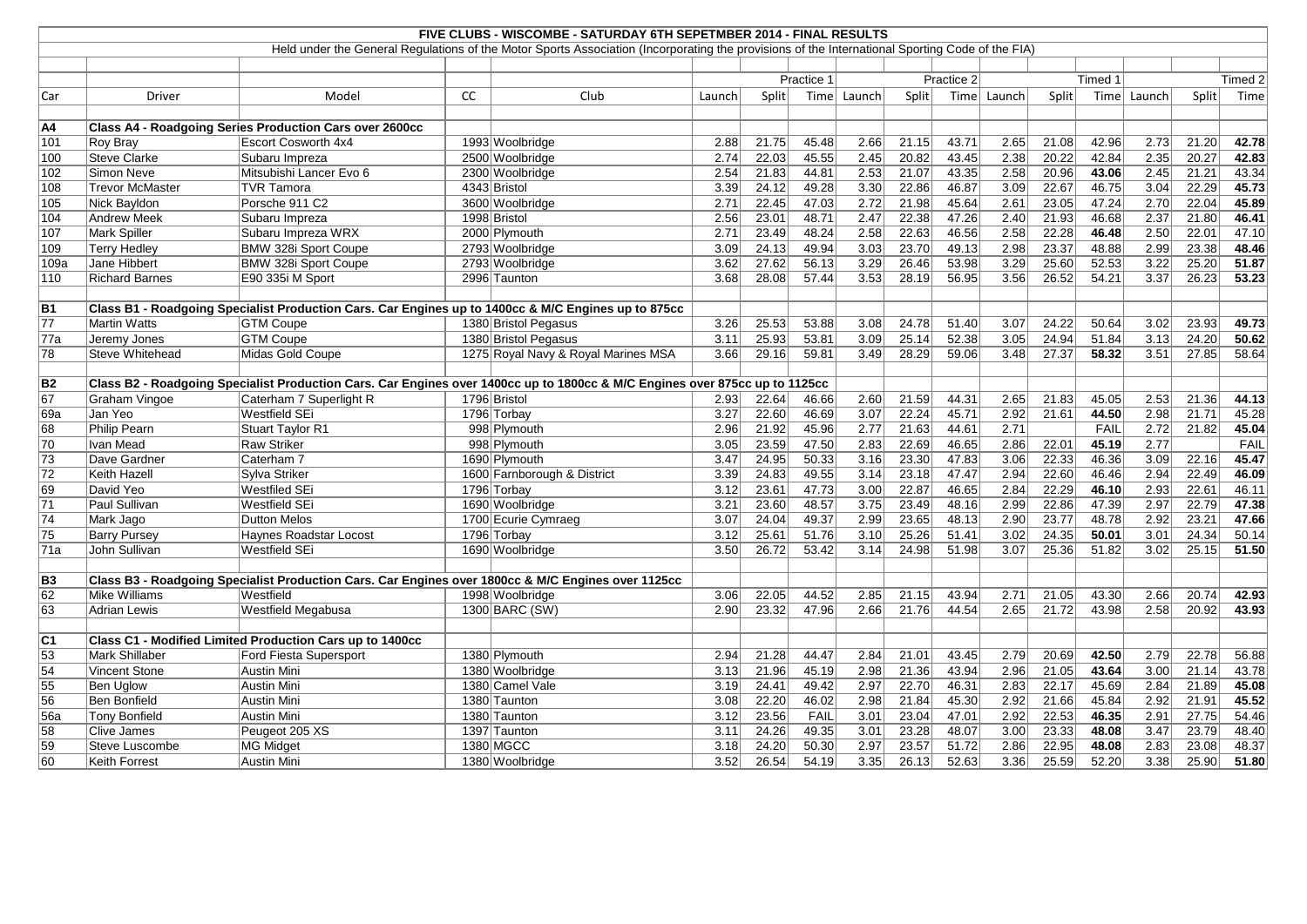|                 |                                                                      |                                                                                                     |    | FIVE CLUBS - WISCOMBE - SATURDAY 6TH SEPETMBER 2014 - FINAL RESULTS                                                                             |        |       |            |                   |       |            |                   |       |         |             |       |         |
|-----------------|----------------------------------------------------------------------|-----------------------------------------------------------------------------------------------------|----|-------------------------------------------------------------------------------------------------------------------------------------------------|--------|-------|------------|-------------------|-------|------------|-------------------|-------|---------|-------------|-------|---------|
|                 |                                                                      |                                                                                                     |    | Held under the General Regulations of the Motor Sports Association (Incorporating the provisions of the International Sporting Code of the FIA) |        |       |            |                   |       |            |                   |       |         |             |       |         |
|                 |                                                                      |                                                                                                     |    |                                                                                                                                                 |        |       |            |                   |       |            |                   |       |         |             |       |         |
|                 |                                                                      |                                                                                                     |    |                                                                                                                                                 |        |       | Practice 1 |                   |       | Practice 2 |                   |       | Timed 1 |             |       | Timed 2 |
| Car             | <b>Driver</b>                                                        | Model                                                                                               | cc | Club                                                                                                                                            | Launch | Split |            | Time Launch       | Split |            | Time Launch       | Split |         | Time Launch | Split | Time    |
|                 |                                                                      |                                                                                                     |    |                                                                                                                                                 |        |       |            |                   |       |            |                   |       |         |             |       |         |
| C <sub>2</sub>  |                                                                      | Class C2 - Modified Limited Production Cars over 1400cc up to 1800cc                                |    |                                                                                                                                                 |        |       |            |                   |       |            |                   |       |         |             |       |         |
| 44              | Dean Gammon                                                          | Peugeot 106                                                                                         |    | 1700 Plymouth                                                                                                                                   | 2.89   | 20.88 | 43.35      | 2.83              | 20.57 | 42.52      | 2.81              | 20.31 | 41.85   | 2.73        | 20.48 | 42.04   |
| 46a             | Gerald Tout                                                          | <b>Ford Fiesta</b>                                                                                  |    | 1700 Torbay                                                                                                                                     | 3.01   | 22.63 | 46.55      | 2.86              | 21.80 | 45.34      | 2.83              | 21.72 | 44.57   | 2.78        | 21.46 | 44.13   |
| 46              | <b>Russell Tout</b>                                                  | <b>Ford Fiesta</b>                                                                                  |    | 1700 Torbay                                                                                                                                     | 2.91   | 21.99 | 45.84      | 2.91              | 21.55 | 44.76      | 2.83              | 21.63 | 45.11   | 2.78        | 21.24 | 44.68   |
| 45              | Gordon Iles                                                          | Vauxhall Tigra                                                                                      |    | 1598 Torbay                                                                                                                                     | 2.90   | 22.88 | 47.13      | 2.78              | 22.00 | 45.51      | 2.80              | 21.60 | 44.80   | 2.78        | 21.78 | 45.36   |
| 42              | Joe Keep                                                             | Ford Fiesta Zetec-S                                                                                 |    | 1596 Torbay                                                                                                                                     | 3.20   | 24.73 | 50.50      | 3.16              | 24.25 | 50.63      | 3.17              | 24.29 | 49.88   | 3.15        | 24.08 | 49.68   |
| 48              | Julian Edmondson                                                     | Peugeot 106 Rallye                                                                                  |    | 1587 Bristol Pegasus                                                                                                                            | 3.28   | 26.41 | 53.93      | $\overline{3.26}$ | 25.99 | 51.94      | 3.00              | 24.61 | 49.69   | 2.97        | 23.78 | 49.76   |
| 49              | Duncan Beer                                                          | Ford Escort Mk3                                                                                     |    | 1600 Torbay                                                                                                                                     | 4.09   | 28.45 | 57.71      | 3.76              | 27.48 | 55.79      | $\overline{3.70}$ | 26.59 | 55.04   | 3.64        | 26.27 | 54.42   |
| 50              | Naomi Poole                                                          | Ford Escort                                                                                         |    | $1600 B-O-S$                                                                                                                                    | 3.80   | 29.03 | 63.17      | 4.00              | 29.57 | 58.61      | 3.72              | 28.99 | 58.79   | 3.66        | 28.80 | 58.38   |
|                 |                                                                      |                                                                                                     |    |                                                                                                                                                 |        |       |            |                   |       |            |                   |       |         |             |       |         |
| $\overline{C3}$ | Class C3 - Modified Limited Production Cars over 1800cc up to 2600cc |                                                                                                     |    |                                                                                                                                                 |        |       |            |                   |       |            |                   |       |         |             |       |         |
| 39a             | Paul Drowne                                                          | Peugeot 205                                                                                         |    | 1997 Woolbridge                                                                                                                                 | 2.89   | 20.95 | 42.13      | 2.76              | 20.14 | 40.89      | 2.78              | 20.25 | 40.92   | 2.73        | 20.26 | 41.17   |
| 39              | Colin Satchell                                                       | Peugeot 205                                                                                         |    | 1997 Plymouth                                                                                                                                   | 2.83   | 20.87 | 42.25      | 2.71              | 20.16 | 41.08      | 2.85              | 20.38 | 41.69   | 2.74        | 20.28 | 41.01   |
| 41a             | Peter Prouse                                                         | Peugeot 205 GTi                                                                                     |    | 1905 Torbay                                                                                                                                     | 3.10   | 23.84 | 47.42      | 2.86              | 22.46 | 45.42      | 3.08              | 22.11 | 44.59   | 2.96        | 21.84 | 44.46   |
| 41              | <b>Ben Sharp</b>                                                     | Peugeot 205 GTi                                                                                     |    | 1905 Torbay                                                                                                                                     | 3.24   | 24.53 | 48.78      | 2.99              | 23.26 | 46.47      | 2.92              | 22.49 | 45.60   | 2.94        | 22.13 | 58.28   |
| 40              | Anthony Astley                                                       | Peugeot 205 GTi                                                                                     |    | 1997 Woolbridge                                                                                                                                 | 2.96   | 23.15 | 46.99      | 2.83              | 22.78 | 46.07      | 2.83              | 22.15 | 47.00   | 2.81        | 22.23 | 45.82   |
| 40a             | Simon Furse                                                          | Peugeot 205 GTi                                                                                     |    | 1997 Woolbridge                                                                                                                                 | 3.38   | 25.15 | 51.46      | 3.06              | 23.49 | 48.27      | 2.88              | 22.78 | 46.82   | 2.93        | 22.53 | 47.10   |
|                 |                                                                      |                                                                                                     |    |                                                                                                                                                 |        |       |            |                   |       |            |                   |       |         |             |       |         |
| $\overline{C4}$ |                                                                      | <b>Class C4 - Modified Limited Production Cars over 2600cc</b>                                      |    |                                                                                                                                                 |        |       |            |                   |       |            |                   |       |         |             |       |         |
| $\overline{37}$ | David Churchill                                                      | Jaguar XK140 FHC 1955                                                                               |    | 3800 Torbay                                                                                                                                     | 3.51   | 27.39 | 57.01      | 3.62              | 27.56 | 56.80      | 3.10              | 26.39 | 56.47   | 3.18        | 26.72 | 56.30   |
|                 |                                                                      |                                                                                                     |    |                                                                                                                                                 |        |       |            |                   |       |            |                   |       |         |             |       |         |
| C5              |                                                                      | Class C5 - Modified Specialist Production Cars. Car Engines up to 1800cc & M/C Engines up to 1125cc |    |                                                                                                                                                 |        |       |            |                   |       |            |                   |       |         |             |       |         |
| 36              | lan Ingleheart                                                       | Westfield SE                                                                                        |    | 1380 Plymouth                                                                                                                                   | 2.86   | 21.00 | 43.11      | 2.83              | 20.50 | 46.69      | 2.61              | 20.68 | 42.77   | 2.60        | 20.50 | 42.19   |
| C6              |                                                                      | Class C6 - Modified Specialist Production Cars. Car Engines over 1800cc & M/C Engines over 1125cc   |    |                                                                                                                                                 |        |       |            |                   |       |            |                   |       |         |             |       |         |
| 35              | Geoff Blake                                                          | Westfield SEiW                                                                                      |    | 1998 Woolbridge                                                                                                                                 | 2.66   | 20.16 | 41.42      | 2.52              | 19.89 | 42.17      | 2.49              | 19.74 | 41.11   | 2.50        | 20.17 | 41.68   |
| 35a             | Graham Blake                                                         | Westfield SEi                                                                                       |    | 1998 Woolbridge                                                                                                                                 | 2.87   | 22.06 | 44.72      | 2.94              | 21.66 | 43.90      | 2.57              | 21.03 | 43.65   | 2.65        | 21.10 | 43.23   |
|                 |                                                                      |                                                                                                     |    |                                                                                                                                                 |        |       |            |                   |       |            |                   |       |         |             |       |         |
| D1              | Class D1 - Sports Libre Cars up to 1800cc                            |                                                                                                     |    |                                                                                                                                                 |        |       |            |                   |       |            |                   |       |         |             |       |         |
| 31              | Luke Trotman                                                         | Mallock Mk18B                                                                                       |    | 1200 Bristol                                                                                                                                    | 2.66   | 20.59 | 41.99      | 2.50              | 19.71 | 40.73      | 2.44              | 19.40 | 40.54   | 2.39        | 19.78 | 41.54   |
| 30              | Andrew Short                                                         | OMS SC1                                                                                             |    | 1100 Torbay                                                                                                                                     | 2.77   | 20.54 | 48.34      | 2.70              | 19.93 | 41.77      | 2.47              | 19.25 | 40.79   | 2.80        | 19.40 | 53.21   |
| 32              | Kevin Cole                                                           | <b>IMP Spaceframe Saloon</b>                                                                        |    | 1070 Swansea                                                                                                                                    | 2.81   | 22.86 | 46.67      | 2.58              | 21.65 | 44.36      | 2.43              | 21.05 | 43.61   | 2.41        | 20.66 | 42.84   |
| 32a             | Nathan Cole                                                          | <b>IMP Spaceframe Saloon</b>                                                                        |    | 1070 Swansea                                                                                                                                    | 3.01   | 24.88 | 50.31      | 2.75              | 23.47 | 47.13      | 2.60              | 21.94 | 48.18   | 2.64        | 22.59 | 46.03   |